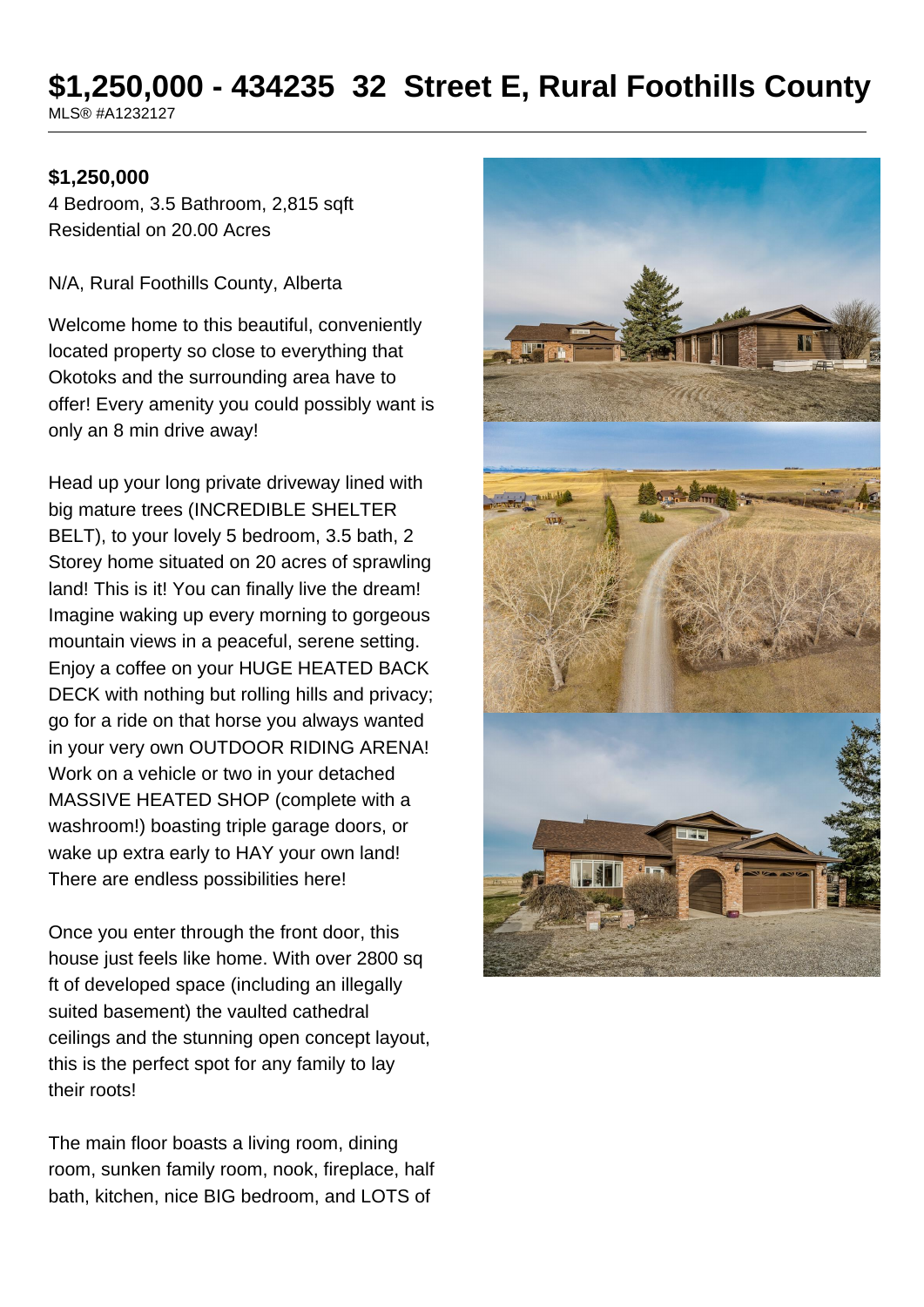big bright windows and skylights to enjoy all the sun and lovely views. This level also has a great mudroom, laundry area, and access to your attached OVERSIZE double garage.

Head upstairs to another bonus room/Den and 3 bedrooms; including a Primary bedroom with ensuite and another full bathroom! So much space for the family!

Your WALKOUT basement boasts an illegal suite with a BIG living room, full kitchen, TONS of storage, bedroom, and another FULL bathroom.

This home and property are sure to impress! Other awesome benefits of this home are a single garage/SHED attached to the SHOP. Stand-alone and attached horse /animal shelters, newer WELL (2021) and newer SEPTIC, SKYLIGHTS, Huge back deck with an (as-is) hot-tub and GLASS railings, a root house out back, newer (2016) Roof on the home and the shop and more!

Built in 1981

#### **Essential Information**

| MLS@#             | A1232127                         |
|-------------------|----------------------------------|
| Price             | \$1,250,000                      |
| <b>Bedrooms</b>   | 4                                |
| <b>Bathrooms</b>  | 3.5                              |
| <b>Full Baths</b> | 3                                |
| <b>Half Baths</b> | 1                                |
| Square Footage    | 2,815                            |
| Lot SQFT          | 875,120                          |
| <b>Year Built</b> | 1981                             |
| <b>Type</b>       | <b>Residential</b>               |
| Sub-Type          | Detached                         |
| <b>Style</b>      | 2 Storey, Acreage with Residence |
| Status            | Active                           |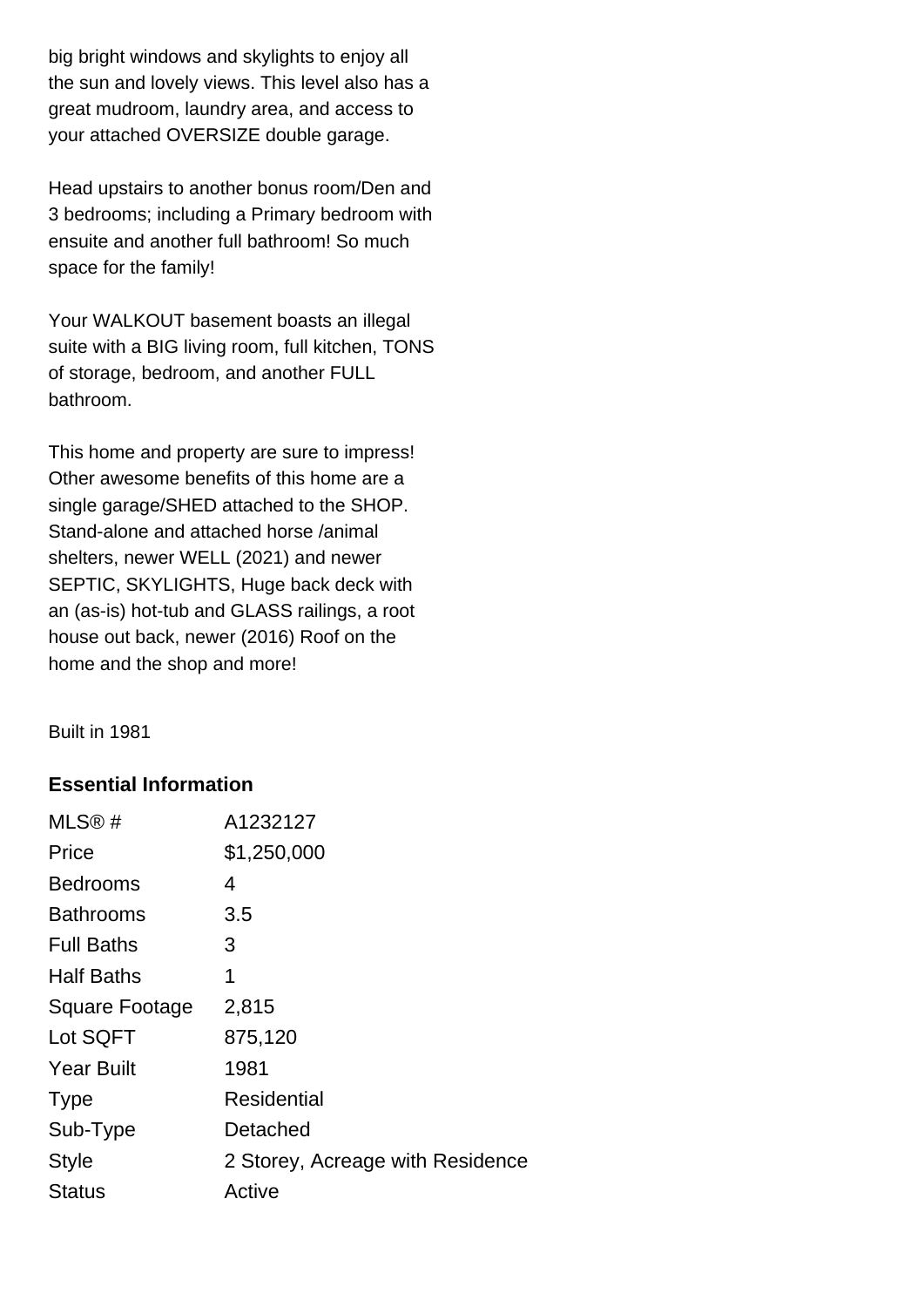## **Community Information**

| Address            | 434235 32 Street E            |
|--------------------|-------------------------------|
| Subdivision        | N/A                           |
| City               | <b>Rural Foothills County</b> |
| Province           | Alberta                       |
| <b>Postal Code</b> | <b>T1S 1A1</b>                |

## **Amenities**

| <b>Parking Spaces</b><br>Parking | 10<br>Parking Pad, Additional Parking, Double Garage Attached, Driveway,<br>Garage Door Opener, Garage Faces Front, Garage Faces Side, Heated<br>Garage, Insulated, Oversized, Triple Garage Detached, Workshop in<br>Garage |  |  |
|----------------------------------|------------------------------------------------------------------------------------------------------------------------------------------------------------------------------------------------------------------------------|--|--|
| # of Garages                     | 5                                                                                                                                                                                                                            |  |  |
| <b>Interior</b>                  |                                                                                                                                                                                                                              |  |  |
| Goods Included                   | Built-in Features, Double Vanity, High Ceilings, Kitchen Island, No<br>Animal Home, No Smoking Home, Pantry, Soaking Tub, Breakfast Bar,<br>Ceiling Fan(s), Chandelier, Granite Counters, Laminate Counters                  |  |  |
| Appliances                       | Dishwasher, Dryer, Garage Control(s), Range Hood, Refrigerator,<br>Washer, Window Coverings, Electric Cooktop, Oven                                                                                                          |  |  |
| Heating                          | <b>Forced Air, Natural Gas</b>                                                                                                                                                                                               |  |  |
| Cooling                          | <b>None</b>                                                                                                                                                                                                                  |  |  |
| Has Basement                     | Yes                                                                                                                                                                                                                          |  |  |
| Fireplace                        | Yes                                                                                                                                                                                                                          |  |  |
| # of Fireplaces                  | $\mathbf 1$                                                                                                                                                                                                                  |  |  |
| <b>Fireplaces</b>                | Living Room, Brick Facing, Glass Doors, Mantle, Masonry, Raised<br>Hearth, Wood Burning                                                                                                                                      |  |  |
| <b>Basement Development</b>      | Finished, Walk-Out, Exterior Entry                                                                                                                                                                                           |  |  |
| <b>Basement Type</b>             | Finished, Walk-Out, Exterior Entry                                                                                                                                                                                           |  |  |
| Flooring                         | Carpet, Laminate, Wood                                                                                                                                                                                                       |  |  |
| <b>Exterior</b>                  |                                                                                                                                                                                                                              |  |  |
| <b>Exterior Features</b>         | Private Entrance, Private Yard, Storage, Other                                                                                                                                                                               |  |  |
| Lot Description                  | Rectangular Lot                                                                                                                                                                                                              |  |  |
| Roof                             | <b>Asphalt Shingle</b>                                                                                                                                                                                                       |  |  |
| Construction                     | <b>Brick, Wood Siding</b>                                                                                                                                                                                                    |  |  |
| Foundation                       | <b>Poured Concrete</b>                                                                                                                                                                                                       |  |  |
| <b>Front Exposure</b>            | Е                                                                                                                                                                                                                            |  |  |

Site Influence Rectangular Lot